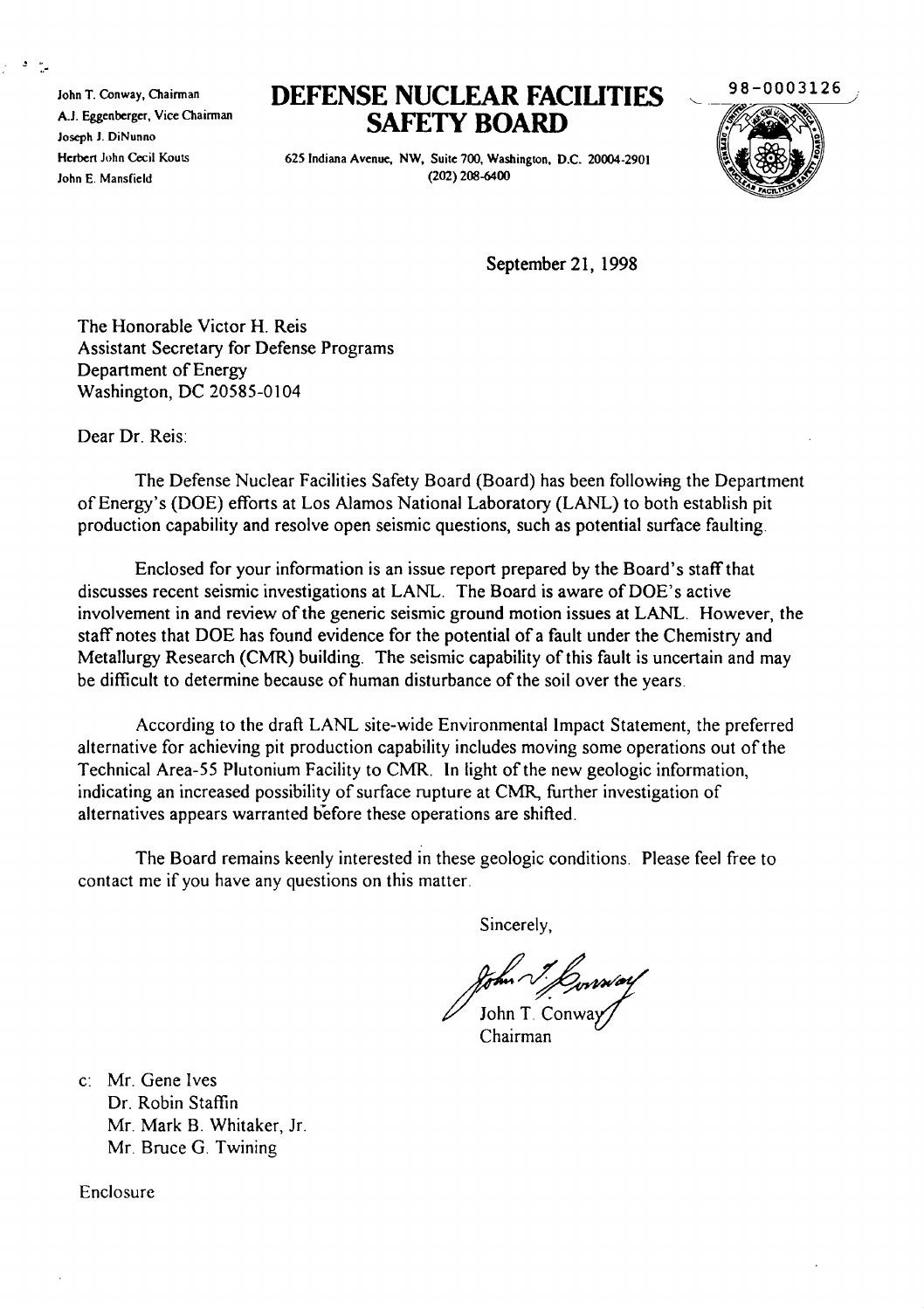## DEFENSE NUCLEAR FACILITIES SAFETY BOARD

## Staff Issue Report

July 29, 1998

|                 | <b>MEMORANDUM FOR:</b> G. W. Cunningham, Technical Director                             |  |
|-----------------|-----------------------------------------------------------------------------------------|--|
| <b>COPIES:</b>  | <b>Board Members</b>                                                                    |  |
| <b>FROM:</b>    | A. Hadjian and A. Jordan                                                                |  |
| <b>SUBJECT:</b> | Seismic Investigations and Seismic Design Criteria at Los Alamos<br>National Laboratory |  |

This report documents information relative to the ongoing review of the seismic investigations and seismic design criteria at Los Alamos National Laboratory (LANL) by the staff of the Defense Nuclear Facilities Safety Board (Board).

Background. There are three major fault zones near LANL: the Pajarito fault zone, the Rendija Canyon fault, and the Guaje Mountain fault. Two seismic investigations are continuing: (1) geologic studies based on additional trenching at the Pajarito fault zone to better characterize Holocene  $(\leq 10,000$  years) movements of the Pajarito fault zone and improve the basis for the seismic design criteria; and (2) additional studies of canyon walls and bore holes to determine whether there is evidence of surface faulting at or near the Chemistry and Metallurgy Research (CMR) building and other structures. This work is an extension of exploration for surface faulting in the region of Technical Area-55 (TA-55).

Investigations of the Pajarito Fault Zone. Data from the additional trenching at the Parajito fault zone appear to indicate that one or two major earthquakes occurred in that fault zone within the Holocene period. Data on all three faults indicate the following:

| <b>Fault Zone</b>    | <b>Years Since Major</b><br>Earthquake                               | <b>Events</b> | <b>Comments</b>                                                                                         |
|----------------------|----------------------------------------------------------------------|---------------|---------------------------------------------------------------------------------------------------------|
| Pajarito Fault Zone  | Preliminary results<br>suggest an event as<br>recent as 1,500 years. | $1$ or $2$    | Additional dating information<br>being obtained may resolve<br>'whether there was one or two<br>events. |
| Rendija Canyon Fault | $-8,000$                                                             |               |                                                                                                         |
| Guaje Mountain Fault | $4,000 - 6,000$                                                      |               |                                                                                                         |

Surface Faulting at or Near CMR. There is new evidence of a fault, possibly an extension of the Rendija Canyon fault, beneath CMR. The displacement of the fault, based on